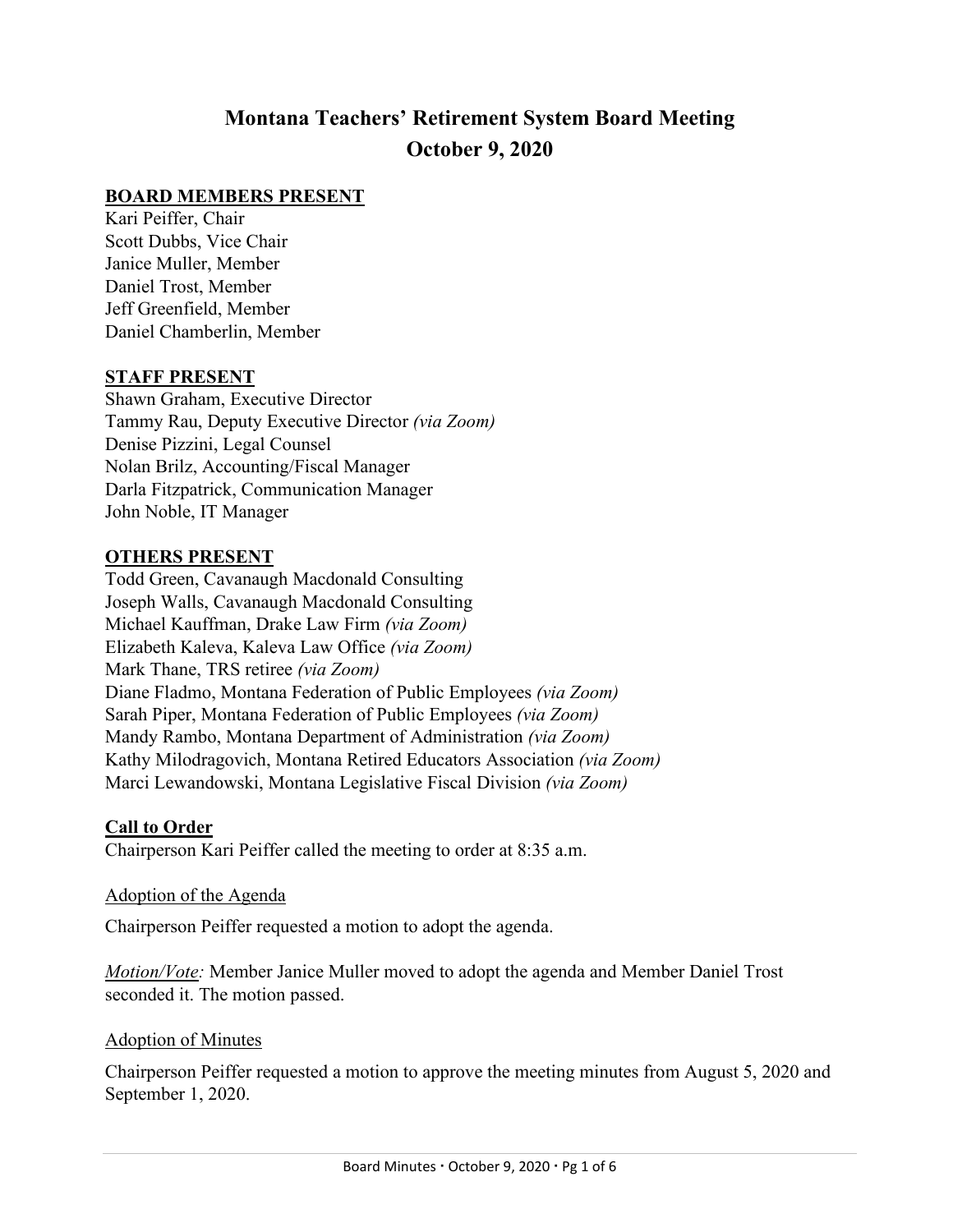*Motion/Vote*: Member Muller moved to adopt the minutes as written. Member Jeff Greenfield seconded the motion, which was approved by all members.

## **Public Comment on Board Related Items**

Chairperson Peiffer provided an opportunity for members of the public to comment on any public matter not on the agenda and within the jurisdiction of the Board.

Diane Fladmo of the Montana Federation of Public Employees announced that her colleague, Sarah Piper, would be taking over Ms. Fladmo's position at the organization. Ms. Piper introduced herself and said she looks forward to working with TRS.

# **Actuarial Valuation**

Todd Green of Cavanaugh Macdonald Consulting presented a summary of results of the July 1, 2020 TRS valuation. He reviewed the role of an actuary and explained they build a formula that attempts to estimate how much a retiree will receive in benefits based on estimated life span, and how much would be required in contributions to fund those benefits. The valuation is an annual "checkup" to see how well the formula is working.

Joey Walls then summarized demographics, TRS membership data, salary and average payment data, as well as market value vs. actuarial value of assets. The funded status increased 0.21% from last year with the amortization period remaining at 29 years. Mr. Green followed up with a discussion of potential risks over the next ten years and a possible change to mortality assumptions.

## Public Comment

There was no comment.

*Motion/Vote:* Member Trost moved to adopt the July 1, 2020 valuation results. Vice Chair Scott Dubbs seconded the motion, which was approved by all members.

# **Administrative Business**

## Investment Report

Member Greenfield reviewed the latest investment report from the Board of Investments. The picture is much improved from earlier this year, with no negative returns for the latest three-month period. The longest measurable returns currently are 7.69%, slightly above the assumed 7.50% rate of return. The BOI has wisely avoided overreacting to market conditions and the pension funds managed by the BOI continue to outperform their peers. Mr. Greenfield reported the BOI's Chief Operating Officer recently took a position elsewhere and the BOI is looking for an internal candidate to fill an interim position. They also may bring in internal legal counsel.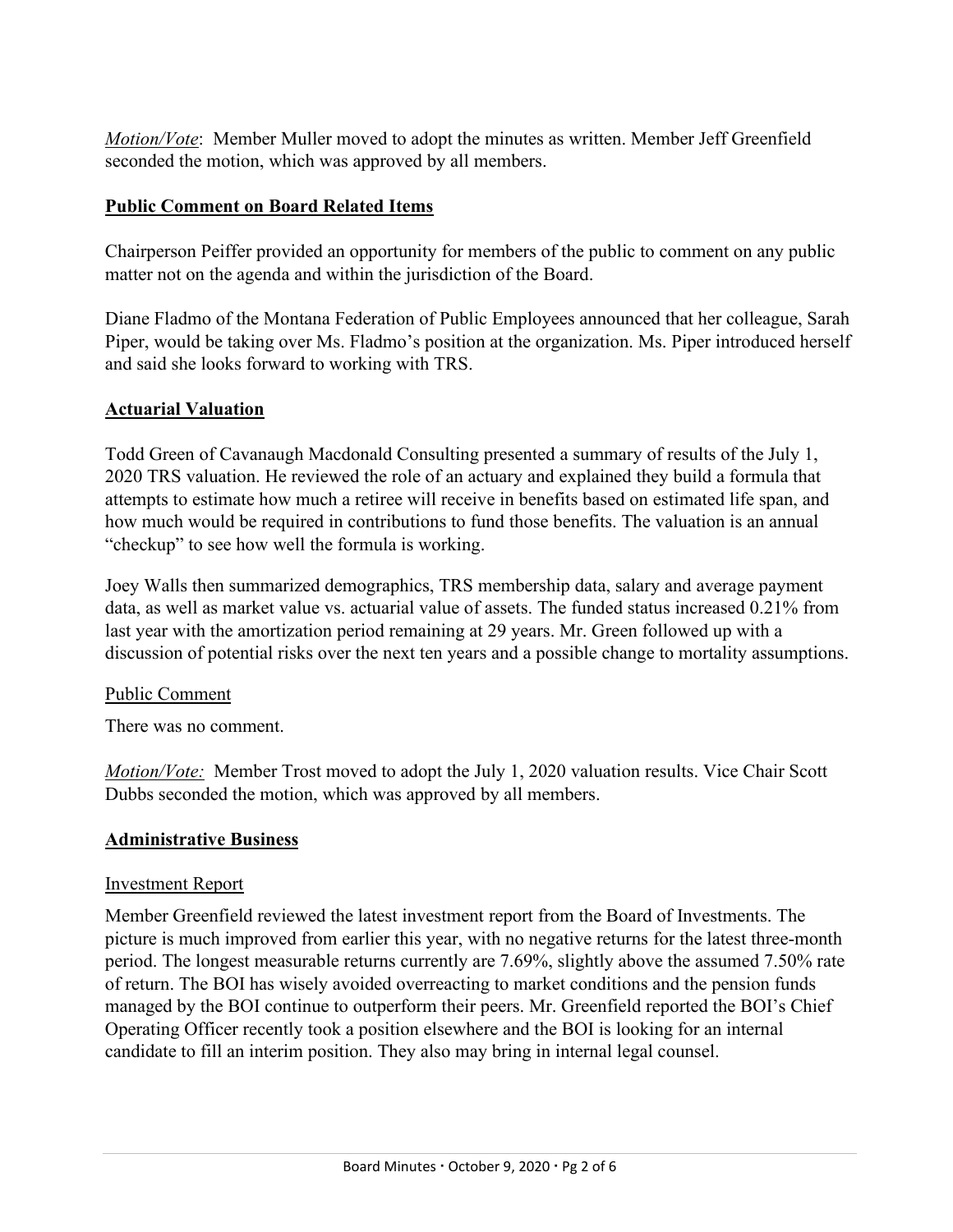## FY 2020 Financial Statements and Budget Reports

Nolan Brilz, TRS Fiscal and Accounting manager, echoed Mr. Greenfield's comments regarding recent improvements in the value of TRS assets. Total revenue is significantly higher than the same period last year. Expenses are holding steady. Only three months into the fiscal year it is difficult to project how the operating budget will end up, but one large software expense that was budgeted for will not be incurred after all, so there may be a budget surplus.

## Tentative 2021 Meeting Dates

The Board considered tentative dates for next year (February 12, May 7, August 6, October 8, and December 3, 2021). Members agreed to change the date of the first meeting to February 5, 2021.

## Public Comment

There was no comment.

## Next Meeting Date

The final meeting of the year will be held Friday, December 4, 2020.

## **Executive Director's Report**

#### Executive Summary

Executive Director Shawn Graham reported that TRS offices remain closed to the public under guidance from the Governor's office. Six staff members including Mr. Graham are onsite full time, and others come in during certain hours.

Staff update: Christian Ward was promoted to the Accountant position after Joyce Love's retirement, and Alison Holland was hired to fill the Accounting Technician role. Both are doing well in those positions. The former TRS Executive Secretary, Jacie Vonada, has taken a position with the Montana Highway Patrol. Amber Mullen, previously a deputy clerk with the Lewis and Clark County courthouse, is the new TRS Executive Secretary.

## Legislative Interim Committee Update

Mr. Graham reported the Legislative Finance Committee's Pension and Local Government subcommittee has done quite a bit of work on pension-related issues, especially surrounding pension stress-testing. The subcommittee recommended that the LFC should have representation on the State Administration and Veterans' Affairs (SAVA) committee and should hire its own actuary, but thus far the LFC has not acted on those recommendations. Mr. Graham will present results of the July 1, 2020 actuarial valuation to both LFC and SAVA committees in the coming weeks, and he is reaching out to potential sponsors for the TRS housekeeping bill and MUS-RP supplemental contribution bill for the 2021 legislative session.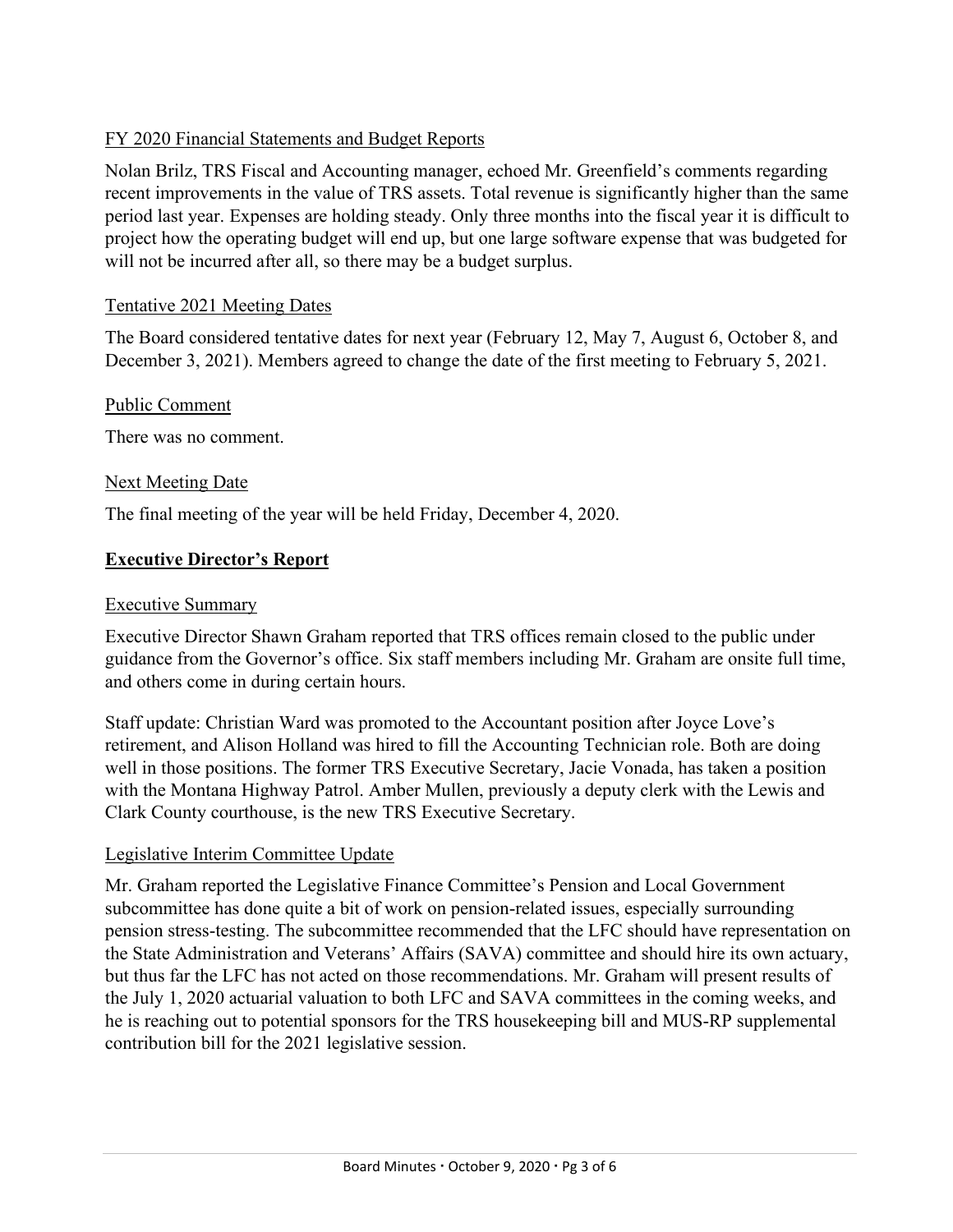# Status of 1500 E. 6<sup>th</sup> Avenue Sale

A closing date of October 30, 2020 has been set for sale of the building to the Montana Board of Investments. The price remains \$1.41M as previously discussed.

# Zabrocki Mediation

Mr. Graham and Chief Legal Counsel Denise Pizzini participated in a lengthy mediation with Mr. Zabrocki on September 24, but no agreement was reached. The case will go to the Montana Supreme Court.

# 2021 TRS Board Legislation – Housekeeping Bill and MUS-RP Supplemental Rate

Mr. Graham reviewed the proposed language clarifications and corrections in the draft housekeeping bill, as well as a bill to increase the MUS-RP supplemental employer contribution rate. The rate would need to be increased from 4.72% to 13.9% of compensation to amortize the past liability of their TRS members by July 1, 2033 as required in statute. If the Guaranteed Annual Benefit Adjustment were included, the required supplemental contribution rate would exceed 20%. TRS is required to bring a MUS-RP funding bill to the Legislature each session but lawmakers have not approved an increase to the supplemental contribution rate since 2007.

## Public Comment

There was no comment.

*Motion/Vote:* Member Daniel Chamberlin moved to adopt TRS legislation as presented. Member Greenfield seconded the motion and it was approved unanimously.

# **Strategic Planning**

## Summary and Commitment Worksheet Update

Mr. Graham provided a status update on several TRS goals and objectives. Some have been completed and many are in progress, including system enhancements, automation of certain business processes and ongoing outreach activities. Members of the Board were pleased at how quickly TRS was able to sell the old building. A few objectives, such as creating desk procedure manuals for each TRS workgroup and hiring an internal auditor, would be difficult to achieve with most staff working offsite, so those likely will be postponed until 2021 or 2022.

## Public Comment

Ms. Fladmo commented that her experience sitting in on MPERA meetings has convinced her that hiring an internal auditor will be worthwhile for TRS and she hopes this can occur sooner than later.

## **Applications and Benefit Adjustments**

## Regular, Survivorship, Adjustments and Corrections

Deputy Executive Director Tammy Rau reported that TRS staff had processed over 550 retirement applications since the last board meeting in May. She mentioned there has been no delay in the time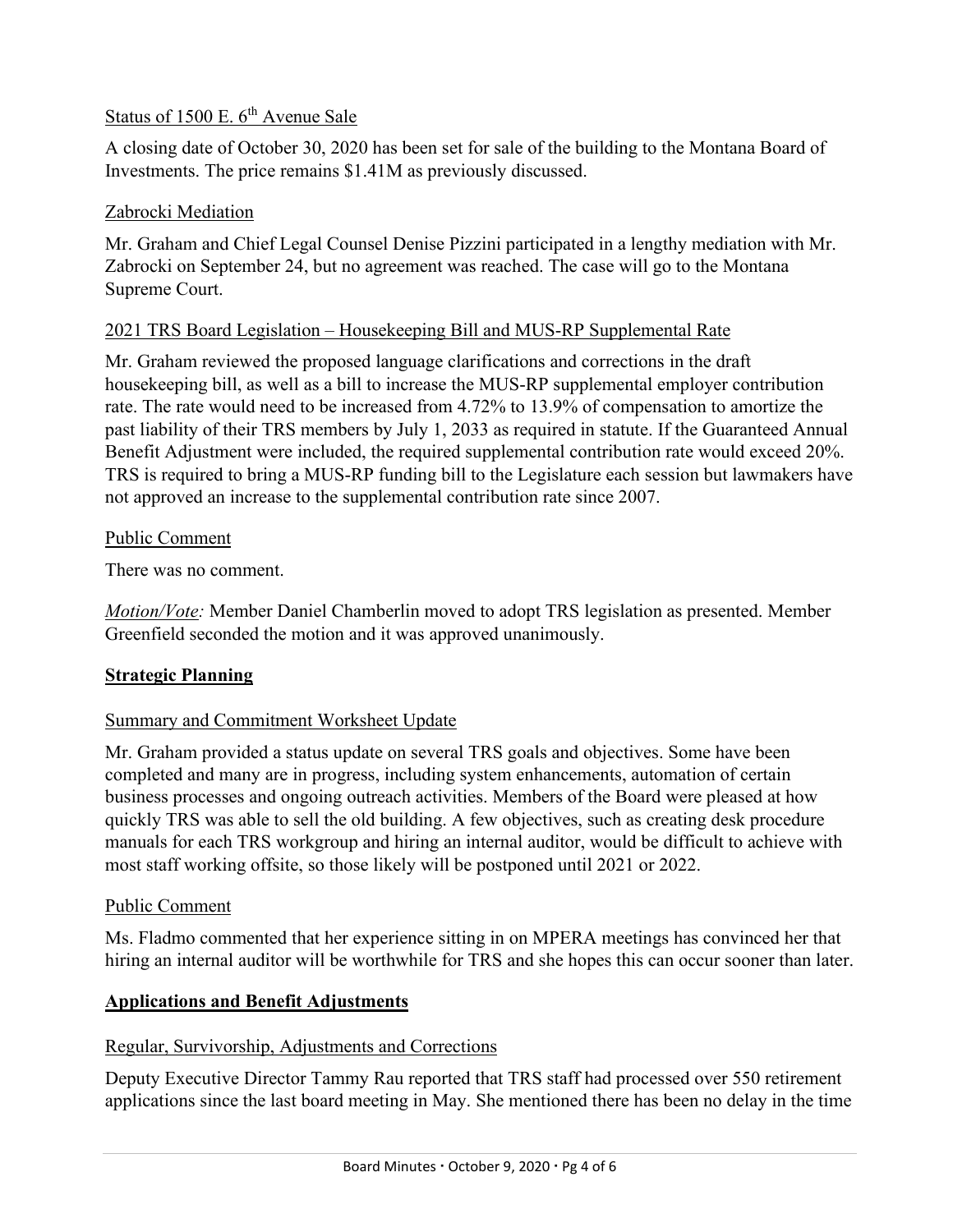required to process applications, despite many staff members working remotely. Member Greenfield was impressed by the number of members who retired after 35, 40, or even 50 years of service, and Vice Chair Dubbs noted that termination pay amounts shown on the report seem to be relatively high this year.

# **Legal Counsel's Report**

#### Summary of Legal Issues

Ms. Pizzini answered Board members' questions about the possible timeline for the Supreme Court appeal in the Zabrocki matter. She estimated that a decision could take as long as a year, but doesn't expect the Court to ask for oral arguments, so it is difficult to know; she advised a Supreme Court decision would be final unless the Court determines it's necessary to send the case back to District Court or to the Board.

## **Election of Officers**

*Motion/Vote:* Member Chamberlin moved to retain the current Board officers and committee appointments. Member Muller seconded the motion, which was approved unanimously.

#### Committee Appointments

Budget/Audit committee – Members Daniel Chamberlin and Daniel Trost Legislation/Litigation committee – Vice Chair Scott Dubbs and Member Jeff Greenfield Personnel/Policy committee – Chairperson Kari Peiffer and Member Janice Muller

## **Disability Retirement Applications**

## *Closed Meeting*

## Executive Session to Discuss Disability Applications

At 10:37 a.m. the meeting was closed to the public, as a disability applicant's right to privacy clearly exceeds the merits of public disclosure. Deputy Director Rau presented two applications for disability retirement benefits.

## *Open Meeting*

The meeting was reopened at 10:47 a.m.

*Motion/Vote:* Chairperson Peiffer requested a motion on the request for disability retirement for member J.M. Vice Chair Dubbs moved to approve the application, and Member Muller seconded the motion, which was approved by all members.

*Motion/Vote:* Chairperson Peiffer requested a motion on the request for disability retirement for member S.M. Member Trost made a motion to disapprove this member's request, and Member Muller seconded it. All members voted to disapprove the request.